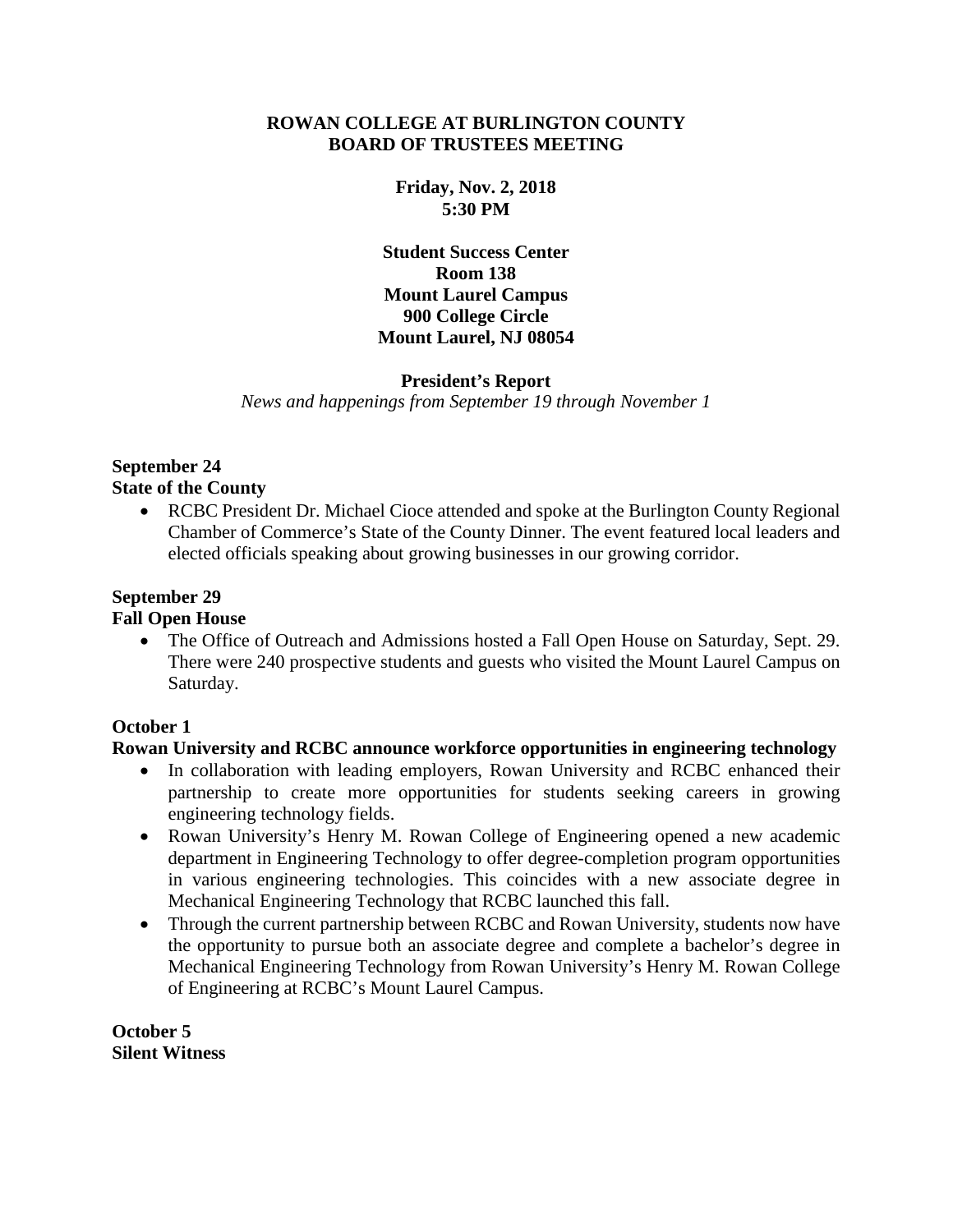- Nearly 125 people attended the Burlington County Silent Witness Project, held at the RCBC Mount Holly Campus, to honor the memories of Burlington County residents who lost their lives through domestic violence.
- The event featured a display of several life-size silhouette figures representing those who were killed.
- Keynote speaker and domestic violence survivor, Mimi Mincer, is also an RCBC alumna. She delivered an extremely heart-rending address recounting her traumatic experience, as well her subsequent effort to escape the abuse and the actions she has taken to reclaim her life.
- The Silent Witness Project is sponsored by the Burlington County Prosecutor's Office, Burlington County Sheriff's Office, Providence House Domestic Violence Services of Catholic Charities, Rowan College at Burlington County, Soroptimist International of Rancocas Valley, Servicios Latinos de Burlington County and Joint Base McGuire-Dix-Lakehurst Family Advocacy Program.

## **October 18**

## **Educate Your Vote**

- RCBC students hosted a panel discussion with Burlington County office holders to discuss the importance of voting and education on Thursday, Oct. 18 in the Votta Hall Auditorium.
- The event, sponsored by the college's Debate Club, Phi Theta Kappa (PTK) Honor Society and Criminal Justice Club, featured officials in local, county and state government in a panel discussion moderated by RCBC Assistant Professor and PTK advisor William Whitfield.
- Guest speakers included the following: Burlington County Freeholder Director Kate Gibbs, RCBC Trustee and Deputy Executive Director of the N.J. Assembly Majority Office Mickey Quinn, State Sen. Troy Singleton, Assembly Majority Leader Lou Greenwald, and RCBC and Rowan University Professor and Medford Lakes Borough Manager Dr. Robert Burton.

## **October 18**

# **Creative Arts Guild Student & Faculty Poetry**

- The RCBC student club, the Creative Arts Guild, advised by RCBC Assistant Professor Chris Gazzara, organized a night of poetry at the Mount Holly Campus.
- Megan Riffle, community events coordinator, helped secure the location, Adrianne Dahms, assistant director of student life, provided key input during the planning stages, and Chef James Brudnicki, director of culinary arts, catered with fine dessert delicacies.
- Five RCBC students and one alumna shared from their selected works. Their families, friends, and community members engaged with the fine art displayed throughout the cultured building.

## **October 24**

## **Burlington County Regional Chamber of Commerce's 2018 Young Professionals Leadership Awards**

• This year's YPN Burlington County Regional Chamber of Commerce's 2018 honorees included several from RCBC, like RCBC President Dr. Michael A. Cioce, who was among the Young Professional's Leadership Class of 2018.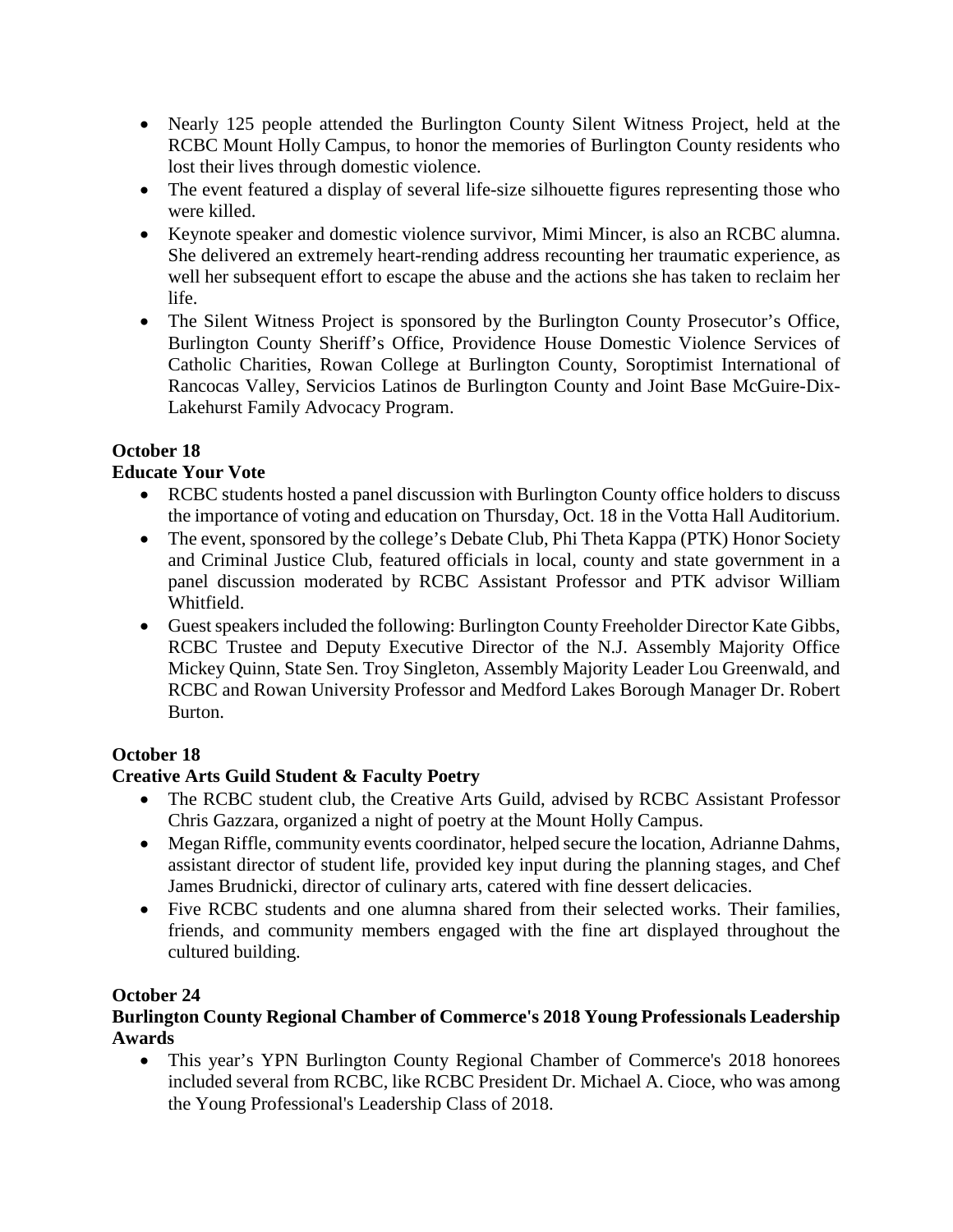- All the members in the Future Connector Class of 2018 are either current RCBC students, alumni or past students. Congratulations to the following: Jaxson Bonsall (former RCBC student now attending Virginia Tech), Luis Gonsalves (RCBC student), Hana Katz (RCBC student), Brian O'Neal (RCBC student), and Lauren Purnell (an RCBC alumna now attending Rowan University).
- They were honored at an awards luncheon on Wednesday, Oct. 24 at Hotel ML.

### **Upcoming Events:**

#### **November 7 Autumn Taste Fest**

Get a taste of Rowan College at Burlington County's culinary arts program and enjoy the flavors of fall at the Autumn Taste Fest on Wednesday, Nov. 7 at the Culinary Arts Center at 21 Mill Street in Mount Holly. Culinary students are harvesting the best fall ingredients and creating small plates that highlight the season's famous flavors. This all-you-can-eat event features small plates of sweet and also savory dishes. The event runs from 6 p.m. to 8 p.m. Tickets are \$25 and can be purchased online at rcbc.edu/culinary.

## **November 13**

## **#WhosBarry**

To find out, join us at noon on Tuesday, Nov. 13 in the Student Success Center. President Cioce will welcome Barry – and a special guest from a local professional sports team.

### **November 16**

#### **RCBC Arts Showcase - Perspectives**

The Arts Showcase is a multi-disciplinary event that features all of the arts programs at RCBC. The theme of this year's showcase is "Perspectives." The free event will be held on Friday, Nov. 16 from 6:30 p.m. to 8:30 p.m. in Votta Hall. The event will feature an art gallery compiled of student work from fine arts, graphic design, photography and fashion design. Performances and media presentations from theater, entertainment technology and music will be presented in the auditorium and a sampling of hors d'oeuvres will be available from culinary arts.

### **November 22 and November 23 College Closed for Thanksgiving Holiday**

#### **November 29**

#### **Winter Concert - Small Ensembles**

RCBC small ensembles will perform a free concert of mixed music featuring the jazz ensemble, percussion ensemble, string ensemble, and much more on Thursday, Nov. 29 from 7 p.m. to 8:30 p.m. in the Votta Hall Auditorium.

## **November 30**

#### **Winter Concert**

The RCBC Music Department will present its annual free Winter Concert featuring the RCBC choir and concert band on Friday, Nov. 30 from 7 p.m. to 8:30 p.m. in the Votta Hall Auditorium. From holiday classics to new works, this will be a concert you don't want to miss.